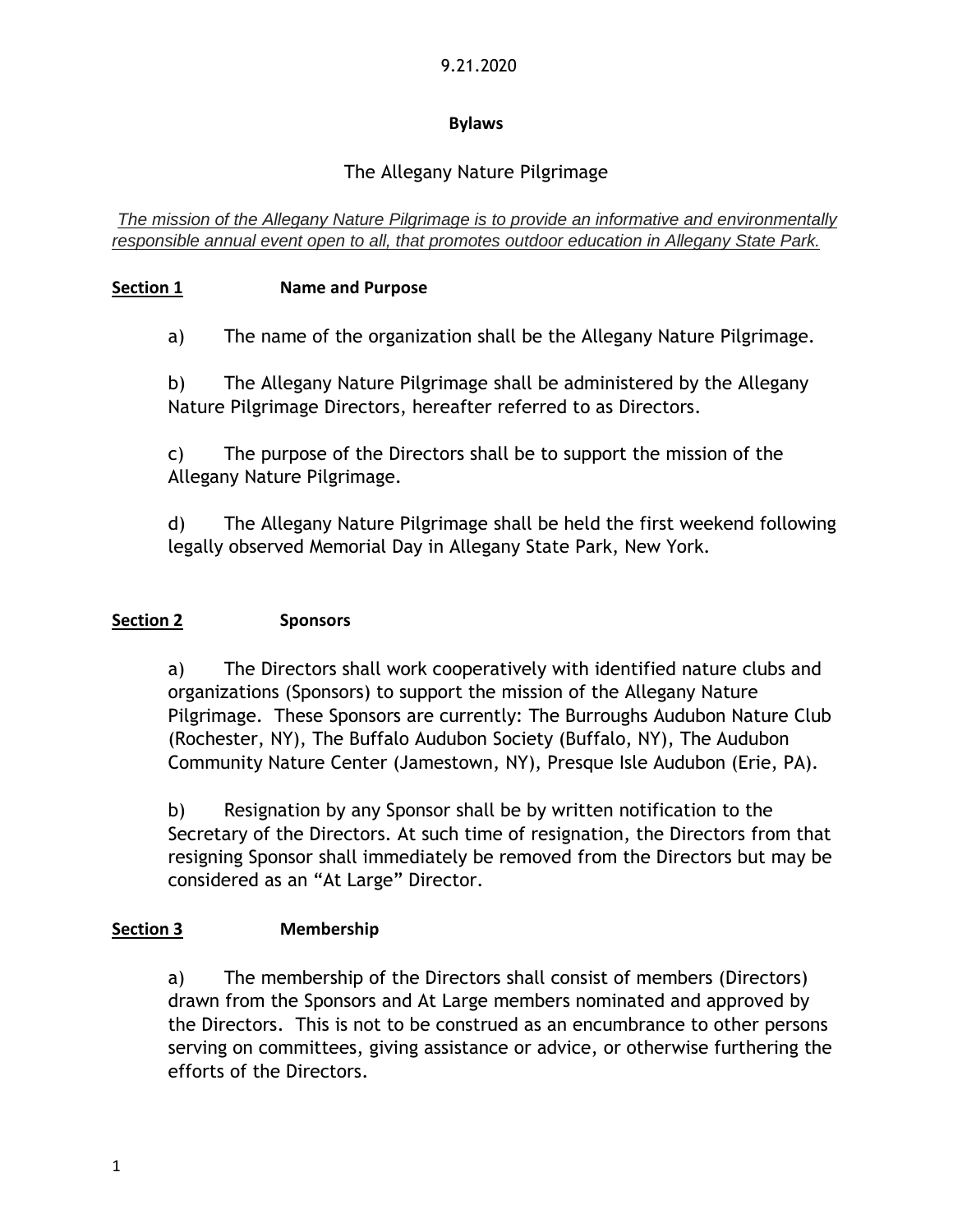b) The number of Directors drawn from each Sponsor shall be between two (2) and four (4). At-Large Directors shall be between two (2) and four (4).

c) The length of the term of service for each Director shall be 4 years. No Director shall exceed their term unless agreed to by the Directors.

d) Directors shall participate in at least two Directors meetings in each year. In the event a Director is unable to attend a meeting, they must notify the Chairperson and request an excusal Failure to do so, may result in removal as a Director.

e) Should it become necessary to replace any Director before the normal expiration of his/her term, selection of the appointee from a Sponsor shall be by the Sponsor according to its own procedures. For At Large Directors, the Directors shall select a replacement. Such appointment shall become effective upon approval by the majority vote of the remaining Directors and the new Director will serve the unfilled term of the Director they are replacing.

f) A Director may be removed by a two thirds  $(2/3^{rd})$  majority vote of the Directors.

# **Section 4 Duties of the Directors**

a) The Directors are invested with complete responsibility for furthering and carrying out and supporting the mission of the Allegany Nature Pilgrimage. The Directors shall have full and final authority in all matters pertaining to this duty.

b) Except as noted, all actions of the Directors shall be a directive as expressed through a majority vote of those present at any properly convened meeting of the Directors.

c) The Directors shall be self-sustaining with due and proper authority to raise and hold monies and other properties consistent with its purposes.

# **Section 5 Finance**

- a) The Allegany Nature Pilgrimage's Fiscal Year shall be August 1st to July 31st.
- b) The Directors shall set limits for spending decisions.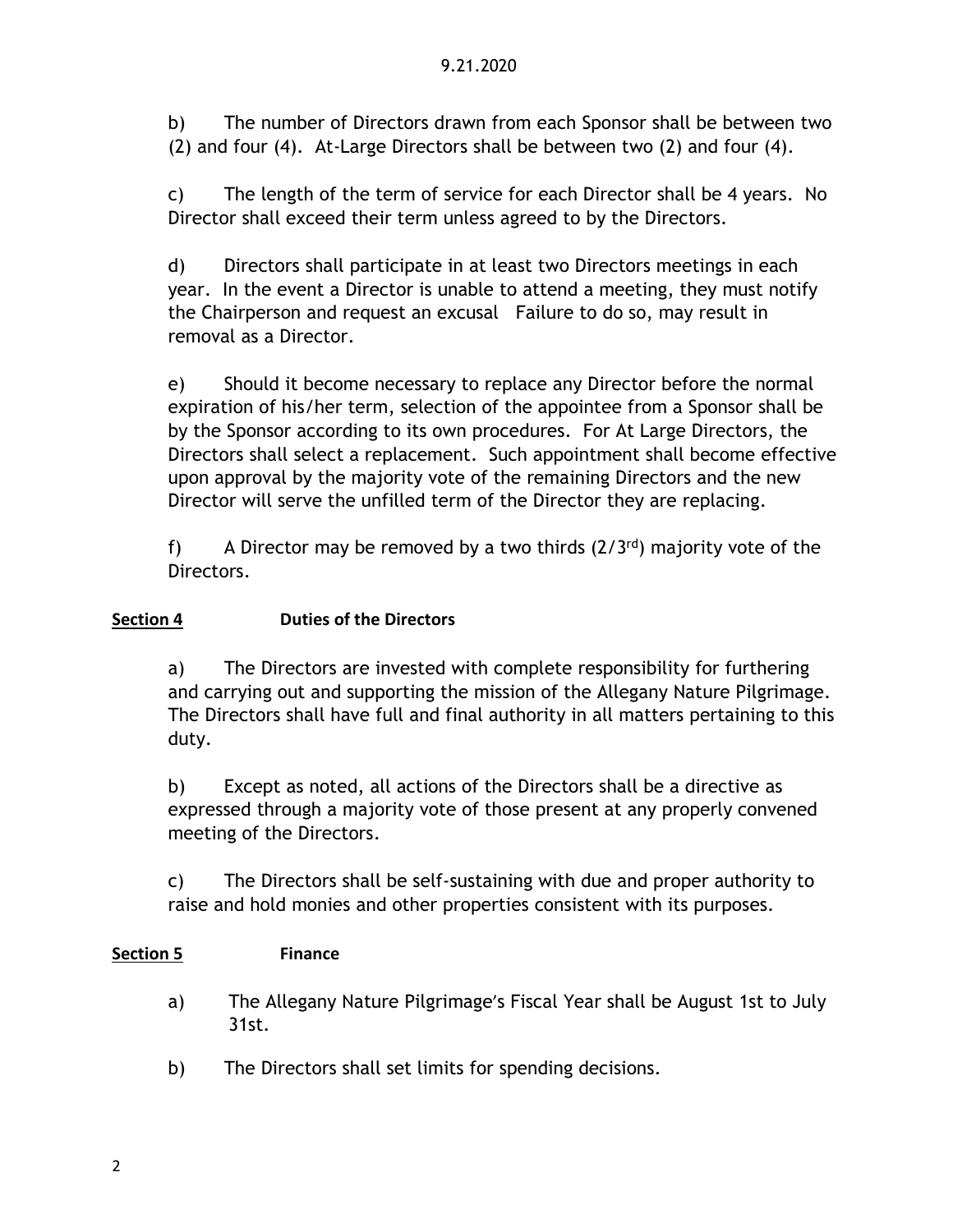c) An audit committee comprised of 3 Directors who are not Officers shall annually review the finances of the Allegany Nature Pilgrimage and report to the Directors its findings.

## **Section 6 Meetings, Quorum, and Majority**

a) The Directors shall meet a minimum of four (4) times each year. This is not meant to limit the frequency of Committee meetings.

- b) The Annual Meeting.
	- 1. The Annual Meeting of each year shall occur to coincide with the weekend of The Allegany Nature Pilgrimage.
	- 2. During this meeting, a vote shall be held to proceed with the next year's Allegany Nature Pilgrimage
	- 3. Upon agreement to proceed, elections of Officers of shall be held. The Officers will assume responsibility effective August 1st.

c) Quorum for Directors meetings. A quorum shall be present in order for the Directors to act. A majority of Directors with at least one (1) representing each of the Sponsors shall constitute a quorum for the conduct of the Directors meetings.

## **Section 7 Elections**

a) Election of the officers of shall take place every two (2) years.

b) Elections shall be held during the Annual Meeting unless agreed to by a majority vote of the all of the Directors.

c) Only Directors may hold a position of Officer. This does not apply to Committee Chairs.

d) Interested Directors should announce their interest as a candidate no less than 4 weeks prior to the Annual Meeting.

e) If there are more than one candidate for any office, each candidate will prepare a statement of qualifications and present this to the Directors.

f) Committee Chairpersons shall be nominated by the Chairperson and voted upon by the Directors.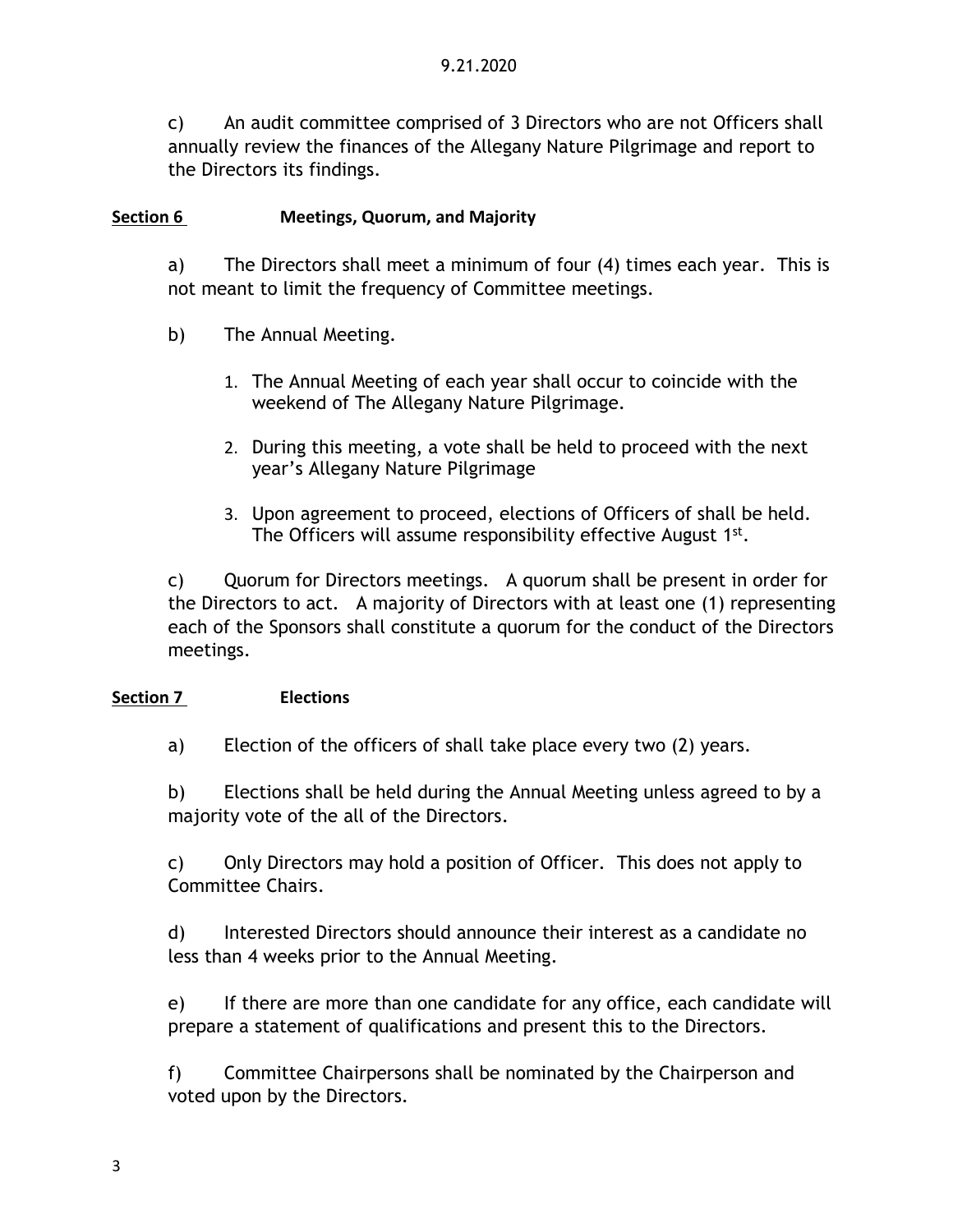g) A plurality of Directors present during the Last Meeting shall determine the outcome of elections.

h) Officers and Committee chairs shall not have a business relationship or family relationship with any other Officer.

## **Section 8 Officers**

#### **Chairperson**

- a) Shall be the chief elected official
- b) Shall preside over all Directors meetings
- c) Will, at the advice of the Directors create Ad Hoc Committees
- d) Shall nominate Committee Chairs to be approved by the Directors
- e) Shall emcee or assign an emcee at the weekend's evening programs

f) Shall remain as a Director for 2 years subsequent to their term in the capacity of "Immediate Past Chairperson"

g) The Chairperson shall be empowered to make decisions with consensus of the Officers providing they are within the established spending limits AND all decisions are documented to the Directors.

## **Vice Chairperson**

a) Shall be elected and presumed to be Chairperson upon the completion of Chairperson's term.

b) In the absence of Chairperson, the Vice Chairperson shall assume Chairperson responsibilities

c) The Vice Chairperson shall be the only Officer who can be a Committee **Chair** 

#### **Treasurer**

- a) Ensure prompt financial transactions and recording of such transactions.
- b) Keep an audit trail for all financial transactions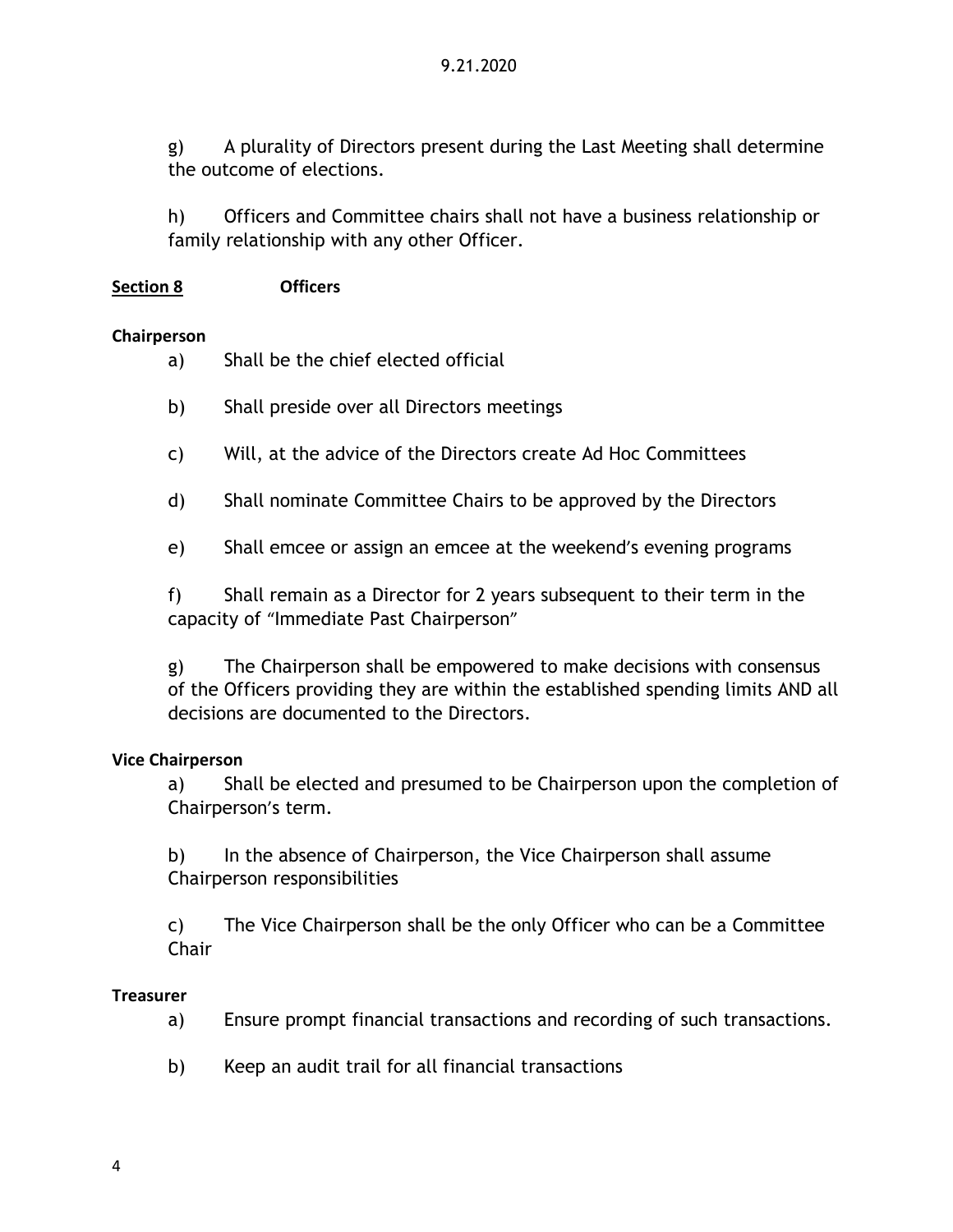- c) Routinely prepare and submit Financial Reports to the Directors
- d) Secure all necessary permits and insurance certification

e) Reserve and contract in a timely manner Tent, Group Camps, Camp Allegany and other venues as needed

f) Shall propose a budget for the next Fiscal Year to be approved by the **Directors** 

#### **Secretary:**

- a) Record minutes of all Directors meetings
- b) Send and present minutes to the Directors in a timely manner
- c) Communicate agenda and meeting place to the Directors
- d) Communicate bylaws and procedures to all new Directors.

#### **Immediate Past Chairperson**

a) This is an unelected position and shall be fulfilled by the outgoing Chairperson.

b) Shall serve in this role for 2 years unless approved by a majority of the Directors.

- c) Shall not be limited to serving in another Officer's role or Committee.
- d) Shall have voting rights equal to the Directors

## **Section 9 Committee Chairs**

#### **Registration Committee Chair**

Recruits and directs the Registration Committee which will have responsibility for:

- **a)** Registration of participants, Directors, and leaders
- **b)** Working with the Directors to set fees
- **c)** Working with the Chairperson of Media/Outreach/Promotions in preparation for year's registration opening
- **d)** Solicitation of registrations through postal mailing and email
- **e)** Collection of fees and tallying of registrants and their requirements for food and housing
- **f)** Maintaining database of past participants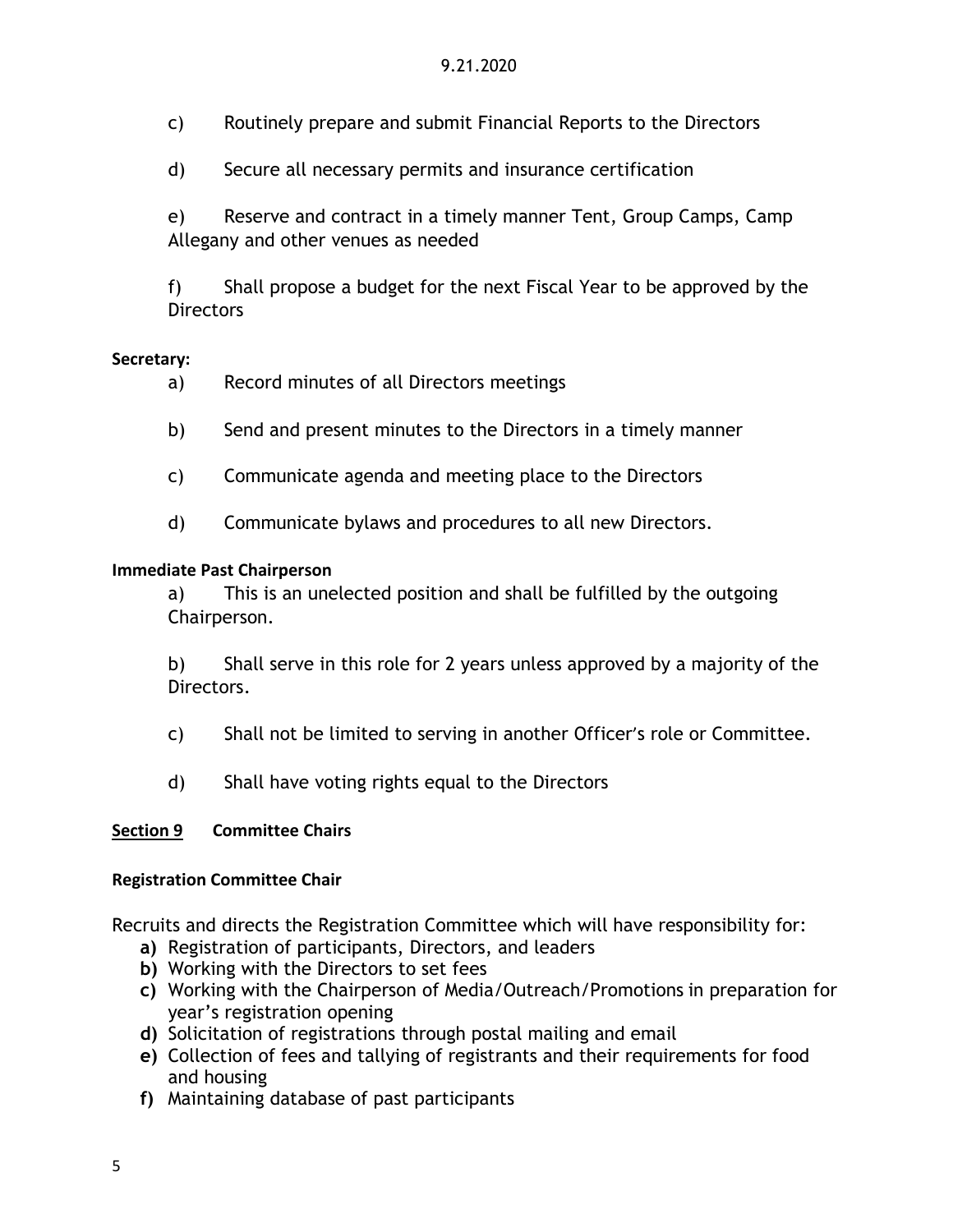- **g)** Assigning housing for leaders and the Directors
- **h)** Preparing and distributing registration materials for participants during weekend
- **i)** Accountability of all financial transactions and working within the approved budget, providing an update at each meeting to the Directors and Treasurer
- **j)** Acting in accordance with and reporting to the Directors.

## **Field Trip and Program Committee Chair**

Recruits and directs the Field Trip Committee which will have responsibility for:

- a) Recruiting and retaining of field trip leaders
- b) Soliciting Main Tent Programs
- c) Maintaining a list of past leaders and potential leaders and their email addresses
- d) Maintaining and update Allegany Nature Pilgrimage Leader Information document to send to all prospective leaders
- e) Approving field trip proposals
- f) Providing Leaders with program guidelines and updates
- g) Developing field trip agenda and logistics
- h) During the weekend supervising leader reception, managing signage for field trips, departure point, and insuring timely field trip departures
- i) Audio/Visual Support for evening programs
- **j)** Accountability of all financial transactions and working within the approved budget, providing an update at each meeting to the Directors and Treasurer
- **k)** Acting in accordance with and reporting to the Directors

## **Hospitality Committee Chair**

Recruits and directs the Hospitality Committee which will have responsibility for:

- a) Overall participant and leader wellbeing to include: food, coffee, rest rooms, information desk, entertainment and other associated requirements.
- **b)** Accountability of all financial transactions and working within the approved budget, providing an update at each meeting to the Directors and Treasurer
- **c)** Acting in accordance with and reporting to the Directors

# **Media/Outreach/Promotions Committee Chair**

Recruits and directs the Media/Outreach/Promotions committee which will have responsibility for:

- a) Raising ANP awareness through promotion, outreach, publicity, and social media
- b) Serving as liaison with local and national organizations with similar missions
- c) Responsibility for documents and advertising sent to attendees and prospective attendees (with the exception of registration) and media including brochures, websites, signage, social and print media
- **d)** Accountability of all financial transactions and working within the approved budget, providing an update at each meeting to the Directors and Treasurer
- **e)** Acting in accordance with and reporting to the Directors